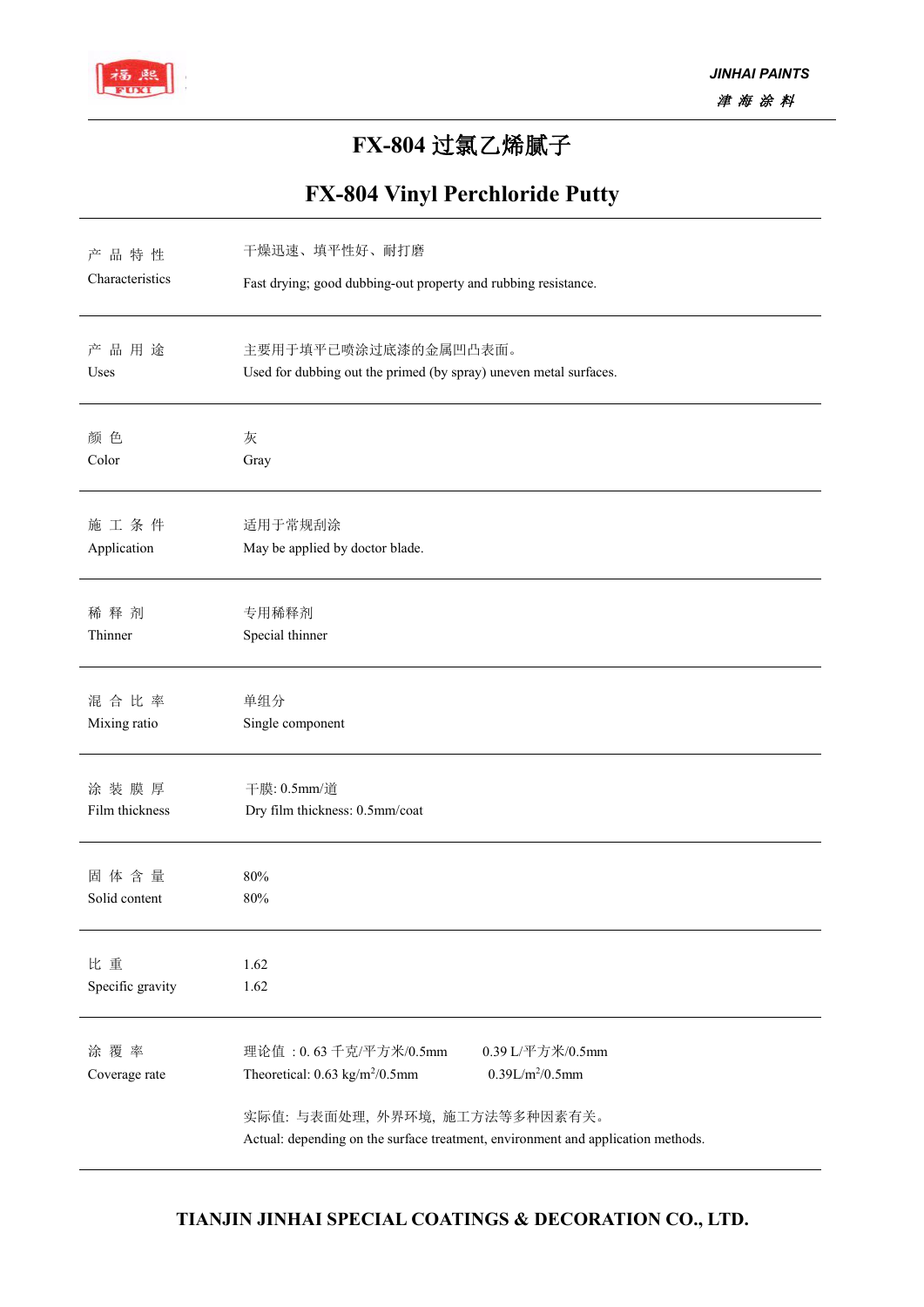

| Drying time<br>指触干燥(dry to touch):<br>3hrs<br>2.5 <sub>hrs</sub><br>4hrs<br>$\overline{\mathcal{F}}$ + (dry to handle):<br>72hrs<br>48hrs<br>60hrs<br>Min. 最小<br>涂装间隔<br>72hrs<br>60hrs<br>48hrs<br>Max. 最大<br>Coating interval<br>储存期限<br>一年<br>Shelf life<br>12 months<br>包装规格<br>单组份包装: 20kg/桶<br>Packing<br>One component package : 20kg/ bucket<br>表面处理<br>底漆表面应清洁干燥, 无污物<br>Surface of primer should be clean, dry and no contamination<br>Surface preparation<br>涂装配套<br>适用底涂: 过氯乙烯底漆<br>Prime coat : Vinyl Perchloride Primer<br>Coating system<br>适用上涂: 过氯乙烯面漆或参考我公司的配套。<br>Top coat: Vinyl Perchloride Finish, or refer to our system.<br>安全注意事项<br>任何油漆施工中均应保证提供以下措施:<br><b>Safety Precautions</b><br>The following shall be guaranteed during any paint applications:<br>避免接触皮肤和眼睛。<br>Avoid skin and eye contact.<br>如果油漆接触到皮肤或眼睛, 应用大量水冲洗并立即就医。<br>In case of skin or eye contact, flush with large amount of water and immediately get medical<br>attention.<br>保证良好的通风。<br>Assure well-ventilated working place.<br>小心火灾或爆炸。<br>Take precautions of the risks of fire or explosion.<br>现场遵守一切健康安全规定。<br>Observe all health and safety regulations on site<br>提醒注意<br>本说明书所提供信息均为目前我方所掌握最全面正确的资料, 鉴于产品使用条件非我方所能控<br>制, 此中信息不含担保, 即仅在选取产品上对买方负责。由于我公司产品及生产工艺的不断发<br>Declaration<br>展, 此中所有信息均以我方确认为准。<br>The information given on this technical data sheet is correct to the best of our knowledge. In<br>consideration of the application conditions of the product are beyond our control, so no guarantee is<br>involved herein, namely, we are responsible for the buyers only in terms of their selecting a product.<br>All data must be clarified from our company because of the constantly improvement of our product | 干燥时间 | 温度(temperature):               | $20^{\circ}$ C | $25^{\circ}$ C | $30^{\circ}$ C |  |  |
|----------------------------------------------------------------------------------------------------------------------------------------------------------------------------------------------------------------------------------------------------------------------------------------------------------------------------------------------------------------------------------------------------------------------------------------------------------------------------------------------------------------------------------------------------------------------------------------------------------------------------------------------------------------------------------------------------------------------------------------------------------------------------------------------------------------------------------------------------------------------------------------------------------------------------------------------------------------------------------------------------------------------------------------------------------------------------------------------------------------------------------------------------------------------------------------------------------------------------------------------------------------------------------------------------------------------------------------------------------------------------------------------------------------------------------------------------------------------------------------------------------------------------------------------------------------------------------------------------------------------------------------------------------------------------------------------------------------------------------------------|------|--------------------------------|----------------|----------------|----------------|--|--|
|                                                                                                                                                                                                                                                                                                                                                                                                                                                                                                                                                                                                                                                                                                                                                                                                                                                                                                                                                                                                                                                                                                                                                                                                                                                                                                                                                                                                                                                                                                                                                                                                                                                                                                                                              |      |                                |                |                |                |  |  |
|                                                                                                                                                                                                                                                                                                                                                                                                                                                                                                                                                                                                                                                                                                                                                                                                                                                                                                                                                                                                                                                                                                                                                                                                                                                                                                                                                                                                                                                                                                                                                                                                                                                                                                                                              |      |                                |                |                |                |  |  |
|                                                                                                                                                                                                                                                                                                                                                                                                                                                                                                                                                                                                                                                                                                                                                                                                                                                                                                                                                                                                                                                                                                                                                                                                                                                                                                                                                                                                                                                                                                                                                                                                                                                                                                                                              |      |                                |                |                |                |  |  |
|                                                                                                                                                                                                                                                                                                                                                                                                                                                                                                                                                                                                                                                                                                                                                                                                                                                                                                                                                                                                                                                                                                                                                                                                                                                                                                                                                                                                                                                                                                                                                                                                                                                                                                                                              |      |                                |                |                |                |  |  |
|                                                                                                                                                                                                                                                                                                                                                                                                                                                                                                                                                                                                                                                                                                                                                                                                                                                                                                                                                                                                                                                                                                                                                                                                                                                                                                                                                                                                                                                                                                                                                                                                                                                                                                                                              |      |                                |                |                |                |  |  |
|                                                                                                                                                                                                                                                                                                                                                                                                                                                                                                                                                                                                                                                                                                                                                                                                                                                                                                                                                                                                                                                                                                                                                                                                                                                                                                                                                                                                                                                                                                                                                                                                                                                                                                                                              |      |                                |                |                |                |  |  |
|                                                                                                                                                                                                                                                                                                                                                                                                                                                                                                                                                                                                                                                                                                                                                                                                                                                                                                                                                                                                                                                                                                                                                                                                                                                                                                                                                                                                                                                                                                                                                                                                                                                                                                                                              |      |                                |                |                |                |  |  |
|                                                                                                                                                                                                                                                                                                                                                                                                                                                                                                                                                                                                                                                                                                                                                                                                                                                                                                                                                                                                                                                                                                                                                                                                                                                                                                                                                                                                                                                                                                                                                                                                                                                                                                                                              |      |                                |                |                |                |  |  |
|                                                                                                                                                                                                                                                                                                                                                                                                                                                                                                                                                                                                                                                                                                                                                                                                                                                                                                                                                                                                                                                                                                                                                                                                                                                                                                                                                                                                                                                                                                                                                                                                                                                                                                                                              |      |                                |                |                |                |  |  |
|                                                                                                                                                                                                                                                                                                                                                                                                                                                                                                                                                                                                                                                                                                                                                                                                                                                                                                                                                                                                                                                                                                                                                                                                                                                                                                                                                                                                                                                                                                                                                                                                                                                                                                                                              |      |                                |                |                |                |  |  |
|                                                                                                                                                                                                                                                                                                                                                                                                                                                                                                                                                                                                                                                                                                                                                                                                                                                                                                                                                                                                                                                                                                                                                                                                                                                                                                                                                                                                                                                                                                                                                                                                                                                                                                                                              |      |                                |                |                |                |  |  |
|                                                                                                                                                                                                                                                                                                                                                                                                                                                                                                                                                                                                                                                                                                                                                                                                                                                                                                                                                                                                                                                                                                                                                                                                                                                                                                                                                                                                                                                                                                                                                                                                                                                                                                                                              |      |                                |                |                |                |  |  |
|                                                                                                                                                                                                                                                                                                                                                                                                                                                                                                                                                                                                                                                                                                                                                                                                                                                                                                                                                                                                                                                                                                                                                                                                                                                                                                                                                                                                                                                                                                                                                                                                                                                                                                                                              |      |                                |                |                |                |  |  |
|                                                                                                                                                                                                                                                                                                                                                                                                                                                                                                                                                                                                                                                                                                                                                                                                                                                                                                                                                                                                                                                                                                                                                                                                                                                                                                                                                                                                                                                                                                                                                                                                                                                                                                                                              |      |                                |                |                |                |  |  |
|                                                                                                                                                                                                                                                                                                                                                                                                                                                                                                                                                                                                                                                                                                                                                                                                                                                                                                                                                                                                                                                                                                                                                                                                                                                                                                                                                                                                                                                                                                                                                                                                                                                                                                                                              |      |                                |                |                |                |  |  |
|                                                                                                                                                                                                                                                                                                                                                                                                                                                                                                                                                                                                                                                                                                                                                                                                                                                                                                                                                                                                                                                                                                                                                                                                                                                                                                                                                                                                                                                                                                                                                                                                                                                                                                                                              |      |                                |                |                |                |  |  |
|                                                                                                                                                                                                                                                                                                                                                                                                                                                                                                                                                                                                                                                                                                                                                                                                                                                                                                                                                                                                                                                                                                                                                                                                                                                                                                                                                                                                                                                                                                                                                                                                                                                                                                                                              |      |                                |                |                |                |  |  |
|                                                                                                                                                                                                                                                                                                                                                                                                                                                                                                                                                                                                                                                                                                                                                                                                                                                                                                                                                                                                                                                                                                                                                                                                                                                                                                                                                                                                                                                                                                                                                                                                                                                                                                                                              |      |                                |                |                |                |  |  |
|                                                                                                                                                                                                                                                                                                                                                                                                                                                                                                                                                                                                                                                                                                                                                                                                                                                                                                                                                                                                                                                                                                                                                                                                                                                                                                                                                                                                                                                                                                                                                                                                                                                                                                                                              |      |                                |                |                |                |  |  |
|                                                                                                                                                                                                                                                                                                                                                                                                                                                                                                                                                                                                                                                                                                                                                                                                                                                                                                                                                                                                                                                                                                                                                                                                                                                                                                                                                                                                                                                                                                                                                                                                                                                                                                                                              |      |                                |                |                |                |  |  |
|                                                                                                                                                                                                                                                                                                                                                                                                                                                                                                                                                                                                                                                                                                                                                                                                                                                                                                                                                                                                                                                                                                                                                                                                                                                                                                                                                                                                                                                                                                                                                                                                                                                                                                                                              |      |                                |                |                |                |  |  |
|                                                                                                                                                                                                                                                                                                                                                                                                                                                                                                                                                                                                                                                                                                                                                                                                                                                                                                                                                                                                                                                                                                                                                                                                                                                                                                                                                                                                                                                                                                                                                                                                                                                                                                                                              |      |                                |                |                |                |  |  |
|                                                                                                                                                                                                                                                                                                                                                                                                                                                                                                                                                                                                                                                                                                                                                                                                                                                                                                                                                                                                                                                                                                                                                                                                                                                                                                                                                                                                                                                                                                                                                                                                                                                                                                                                              |      |                                |                |                |                |  |  |
|                                                                                                                                                                                                                                                                                                                                                                                                                                                                                                                                                                                                                                                                                                                                                                                                                                                                                                                                                                                                                                                                                                                                                                                                                                                                                                                                                                                                                                                                                                                                                                                                                                                                                                                                              |      |                                |                |                |                |  |  |
|                                                                                                                                                                                                                                                                                                                                                                                                                                                                                                                                                                                                                                                                                                                                                                                                                                                                                                                                                                                                                                                                                                                                                                                                                                                                                                                                                                                                                                                                                                                                                                                                                                                                                                                                              |      |                                |                |                |                |  |  |
|                                                                                                                                                                                                                                                                                                                                                                                                                                                                                                                                                                                                                                                                                                                                                                                                                                                                                                                                                                                                                                                                                                                                                                                                                                                                                                                                                                                                                                                                                                                                                                                                                                                                                                                                              |      |                                |                |                |                |  |  |
|                                                                                                                                                                                                                                                                                                                                                                                                                                                                                                                                                                                                                                                                                                                                                                                                                                                                                                                                                                                                                                                                                                                                                                                                                                                                                                                                                                                                                                                                                                                                                                                                                                                                                                                                              |      |                                |                |                |                |  |  |
|                                                                                                                                                                                                                                                                                                                                                                                                                                                                                                                                                                                                                                                                                                                                                                                                                                                                                                                                                                                                                                                                                                                                                                                                                                                                                                                                                                                                                                                                                                                                                                                                                                                                                                                                              |      |                                |                |                |                |  |  |
|                                                                                                                                                                                                                                                                                                                                                                                                                                                                                                                                                                                                                                                                                                                                                                                                                                                                                                                                                                                                                                                                                                                                                                                                                                                                                                                                                                                                                                                                                                                                                                                                                                                                                                                                              |      |                                |                |                |                |  |  |
|                                                                                                                                                                                                                                                                                                                                                                                                                                                                                                                                                                                                                                                                                                                                                                                                                                                                                                                                                                                                                                                                                                                                                                                                                                                                                                                                                                                                                                                                                                                                                                                                                                                                                                                                              |      |                                |                |                |                |  |  |
|                                                                                                                                                                                                                                                                                                                                                                                                                                                                                                                                                                                                                                                                                                                                                                                                                                                                                                                                                                                                                                                                                                                                                                                                                                                                                                                                                                                                                                                                                                                                                                                                                                                                                                                                              |      |                                |                |                |                |  |  |
|                                                                                                                                                                                                                                                                                                                                                                                                                                                                                                                                                                                                                                                                                                                                                                                                                                                                                                                                                                                                                                                                                                                                                                                                                                                                                                                                                                                                                                                                                                                                                                                                                                                                                                                                              |      |                                |                |                |                |  |  |
|                                                                                                                                                                                                                                                                                                                                                                                                                                                                                                                                                                                                                                                                                                                                                                                                                                                                                                                                                                                                                                                                                                                                                                                                                                                                                                                                                                                                                                                                                                                                                                                                                                                                                                                                              |      |                                |                |                |                |  |  |
|                                                                                                                                                                                                                                                                                                                                                                                                                                                                                                                                                                                                                                                                                                                                                                                                                                                                                                                                                                                                                                                                                                                                                                                                                                                                                                                                                                                                                                                                                                                                                                                                                                                                                                                                              |      |                                |                |                |                |  |  |
|                                                                                                                                                                                                                                                                                                                                                                                                                                                                                                                                                                                                                                                                                                                                                                                                                                                                                                                                                                                                                                                                                                                                                                                                                                                                                                                                                                                                                                                                                                                                                                                                                                                                                                                                              |      |                                |                |                |                |  |  |
|                                                                                                                                                                                                                                                                                                                                                                                                                                                                                                                                                                                                                                                                                                                                                                                                                                                                                                                                                                                                                                                                                                                                                                                                                                                                                                                                                                                                                                                                                                                                                                                                                                                                                                                                              |      |                                |                |                |                |  |  |
|                                                                                                                                                                                                                                                                                                                                                                                                                                                                                                                                                                                                                                                                                                                                                                                                                                                                                                                                                                                                                                                                                                                                                                                                                                                                                                                                                                                                                                                                                                                                                                                                                                                                                                                                              |      | and its manufacturing process. |                |                |                |  |  |